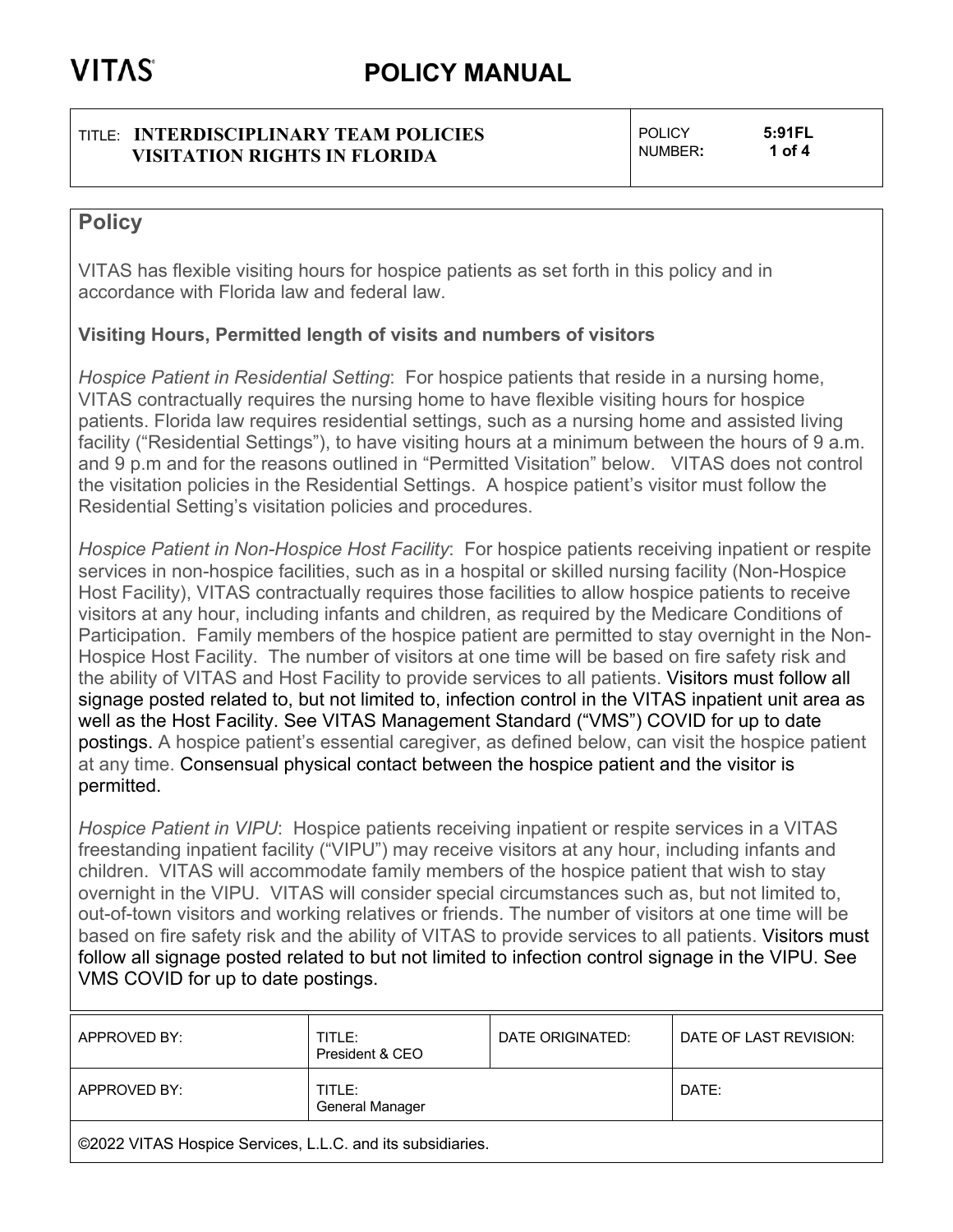#### TITLE: **INTERDISCIPLINARY TEAM POLICIES VISITATION RIGHTS IN FLORIDA**

POLICY **5:91FL** NUMBER**: 2 of 4**

A hospice patient's essential caregiver, as defined below, is allowed to visit a hospice patient at any time. VITAS will allow consensual physical contact between the hospice patient and the visitor.

Unless otherwise indicated in the hospice patient's care plan, VITAS shall, with the consent of the hospice patient and in accordance with policies approved by the Agency for Healthcare Administration (AHCA), permit recognized volunteer groups, representatives of communitybased legal, social, mental health, and leisure programs, and members of the clergy access to the VIPU for the purpose of visiting with and providing services to a hospice patient.

VITAS may require a visitor to agree in writing to follow VITAS' policies and procedures. VITAS may suspend in-person visitation of a specific visitor if the visitor violates VITAS' policies and procedures.

## **Permitted Visitation**

In-person visitation is permitted in all of the following circumstances, unless the hospice patient objects:

• End-of-life situations

- A patient who was living with family before being admitted to VITAS and
- is struggling with the change in environment and lack of in-person family support
- The patient is making one or more major medical decision
- A patient is experiencing emotional distress or grieving the loss of a friend or family member who recently died

• A patient needs cueing or encouragement to eat or drink which was previously provided by a family member or caregiver

- A patient who used to talk and interact with others is seldom speaking
- Pediatric patients

## **Essential Caregiver designation**

A hospice patient may designate a visitor who is a family member, friend, guardian, or other individual as an essential caregiver that can visit patients receiving inpatient care in the Non-Hospice Host Facility and the VIPU for at least 2 hours daily in addition to any other authorized visitation.

The essential caregiver is not required and will not be required to provide necessary care to the patient.

| APPROVED BY:                                               | TITLE:<br>President & CEO | DATE ORIGINATED: | DATE OF LAST REVISION: |  |  |
|------------------------------------------------------------|---------------------------|------------------|------------------------|--|--|
| APPROVED BY:                                               | TITLE:<br>General Manager |                  | DATE:                  |  |  |
| ©2022 VITAS Hospice Services, L.L.C. and its subsidiaries. |                           |                  |                        |  |  |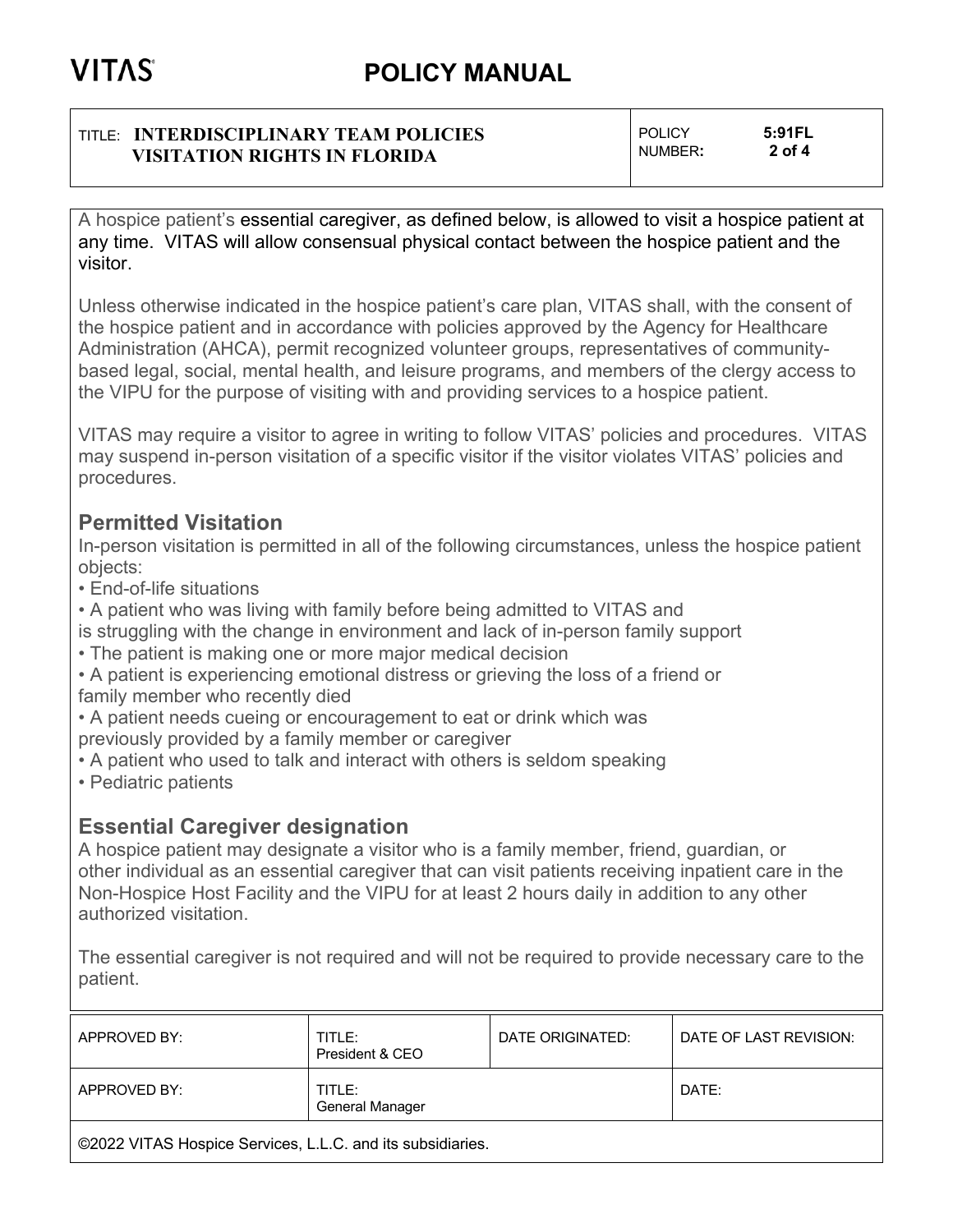#### TITLE: **INTERDISCIPLINARY TEAM POLICIES VISITATION RIGHTS IN FLORIDA**

POLICY **5:91FL** NUMBER**: 3 of 4**

### **Infection control and education for visitors**

*Hospice Patient in Residential Setting*: For hospice patients residing in a Residential Setting, VITAS does not control the Residential Setting's infection control and education policies for visitors. A hospice patient's visitor must follow the Residential Setting's infection control and education policies and procedures when visiting the hospice patient.

### **Visitor Screening**

#### *Hospice Patient in Non-Hospice Host Facility*:

Visitors will be screened based on current infection control guidelines from the Centers for Disease Control and Prevention (CDC). VITAS' screening procedures will be posted at the VITAS inpatient unit area in the Host Facility. In addition, the visitor will be required to follow the Host Facility's screening guidelines prior to entering the Host Facility. The visitor screening process shall not be more stringent than the employee screening process and shall not require proof of vaccination.

#### *Hospice Patient in VIPU*:

Visitors will be screened based on current infection control guidelines from the CDC. VITAS' screening procedures will be posted at the VIPU. The visitor screening process shall not be more stringent than the employee screening process and shall not require proof of vaccination.

**Personal protective equipment for visitors**

#### *Hospice Patient in Non-Hospice Host Facility*:

Visitors will be required to follow the Non-Hospice Host Facility's requirements for personal protective equipment (PPE) in order to enter the facility. In addition, the visitor may be required to follow VITAS' PPE requirements prior to entering into the VITAS inpatient unit area in the facility. VITAS' requirements for PPE for visitors will be based on current CDC guidelines. The guidance on general PPE requirements will be posted near the entrance to the VITAS inpatient unit area in the facility. If PPE, such as wearing a cloth facemask is required by the CDC, the visitor may be required to provide their own face mask. If the visitor does not have a facemask, one will be provided, if supplies permit.

If a patient is placed on isolation precautions, visitors shall follow the directions posted near the entrance to the patient room. Any required PPE for isolation will be provided by VITAS.

| APPROVED BY:                                               | TITLE:<br>President & CEO | DATE ORIGINATED: | DATE OF LAST REVISION: |  |  |
|------------------------------------------------------------|---------------------------|------------------|------------------------|--|--|
| APPROVED BY:                                               | TITLE:<br>General Manager |                  | DATE:                  |  |  |
| ©2022 VITAS Hospice Services, L.L.C. and its subsidiaries. |                           |                  |                        |  |  |